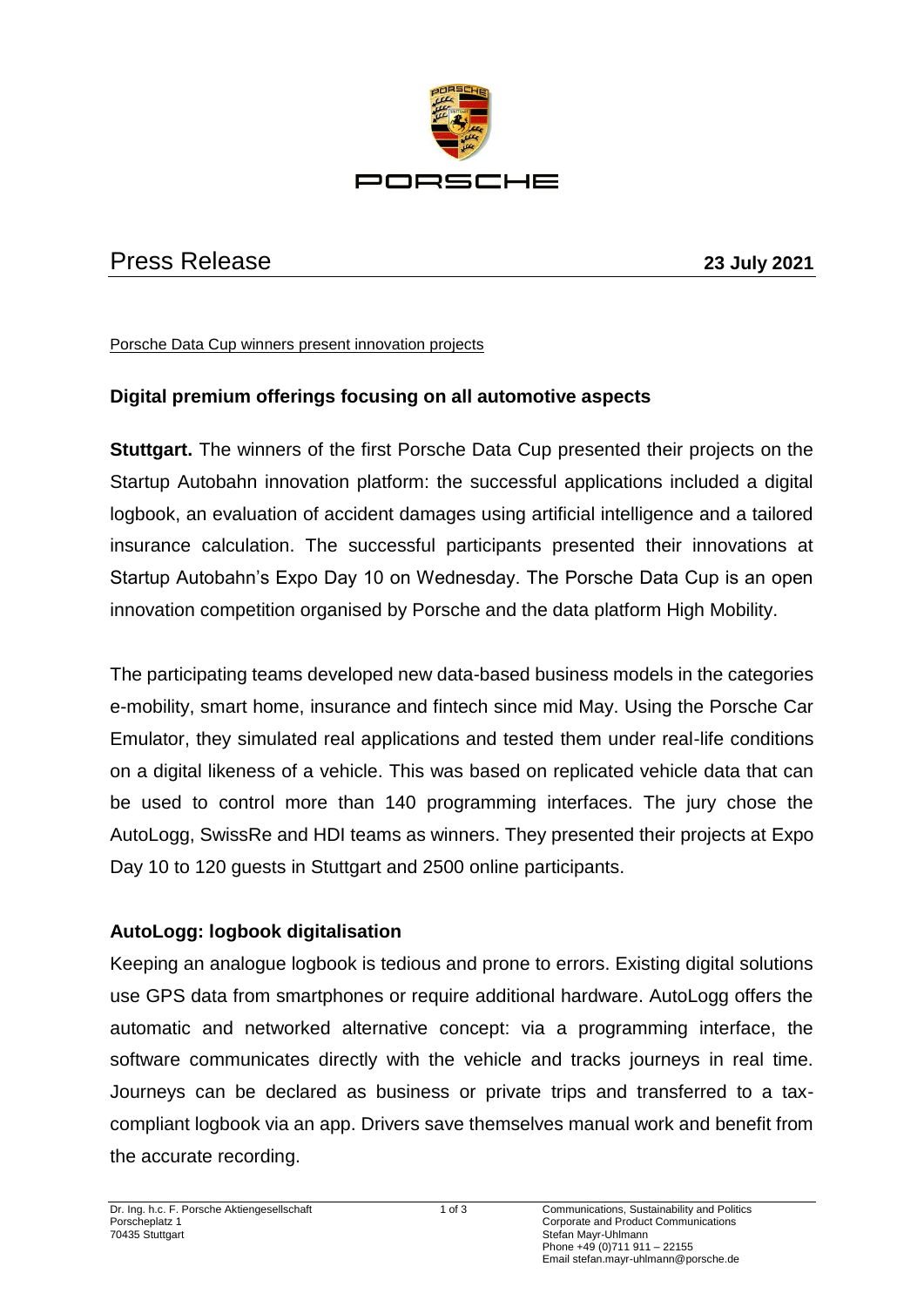#### **SwissRe: evaluating claims in record time**

Reinsurer SwissRe developed a modern solution for processing claims. Using artificial intelligence, the damage assessment time can be reduced from several days to just a few minutes. The sensors installed in the vehicle can detect which parts are damaged already shortly after an accident and transmit this data directly to SwissRe's systems. Via an app, the policyholder can upload photographs of the damage which can then be analysed by artificial intelligence within a few minutes. It detects whether the affected parts can be repaired or if they have to be replaced and, at the same time, determines the costs. Thanks to the vehicle's connectivity, the previously paper-based and complicated process becomes simple and easy for the insurer and the customer.

#### **HDI: tailored insurance solutions**

Networking is also at the heart of this project by insurer HDI. Via an app, vehicle data such as kilometers driven can be directly shared with HDI. Users can transparently determine at any time which data they want to share via a dashboard. The goal is to reward the policyholder for using vehicle safety systems such as Lane Keeping Assist. For the customer, the result is a transparent and tailored tariff adapted to their own mobility needs.

"All submissions distinguished themselves with the high quality and intelligent use of data," says Christoph Acker, Project Manager for Innovation Strategy at Porsche. "In today's business ecosystem, we must work and think in a networked way for modern business models to offer our customers the best possible experience." Porsche Innovation Manager Andy Grau adds: "The successful projects are characterised by this networked thinking. For Porsche, the customer's experience is always at the centre of what we do, and it makes us all the more delighted to see that this guiding principle has also found its way into digital services."

## **Winners receive access to Porsche Connect Partner Services**

Participants had the opportunity to test the Porsche Connect Partner Services (PCPS) interfaces during the first Porsche Data Cup. The platform provides external service